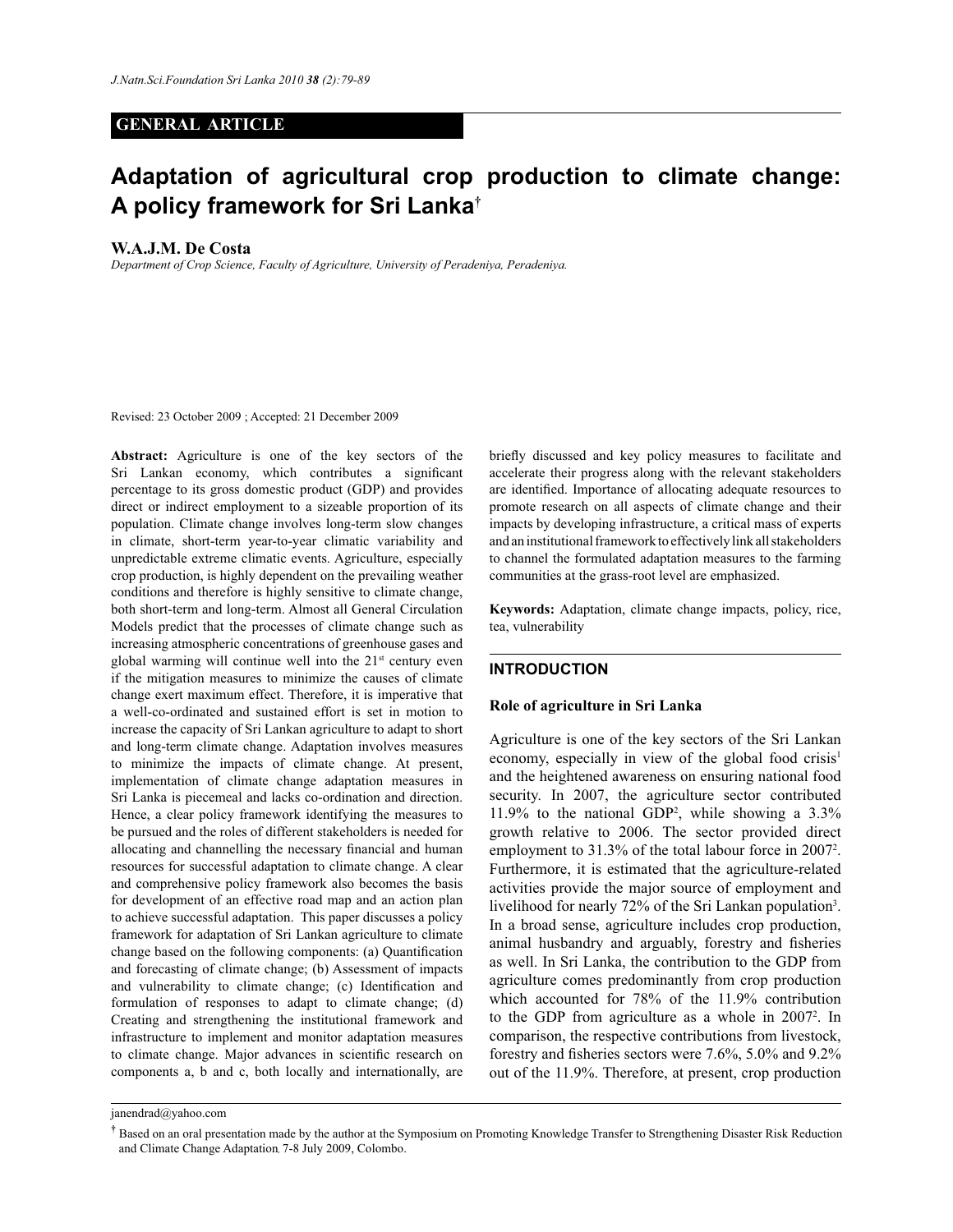dominates the Sri Lankan agriculture. Among the specific crops, paddy, tea and coconut make up the three largest components of the 11.9% contribution from agriculture to the GDP with 13.4%, 10.1% and 10.9% respectively.

#### **Climate, climate change and climate variability**

Climate is the totality of above-ground environmental factors, which includes rainfall, air temperature, solar radiation, relative humidity, atmospheric composition and air circulation, and their long-term variation. The term 'Climate Change' strictly refers to a statistically significant and persistent shift in the long-term average of climate<sup>4</sup>. However, for a long-term shift in average climate to occur, short-term variations of a higher magnitude should occur. Therefore, a discussion on climate change and its implications automatically involves both its short-term variation (strictly termed 'Climate Variability') and long-term shifts. Extreme climatic events such as high intensity precipitation events, floods, droughts, heat waves, typhoons, cyclones and tornadoes form important components of the short-term climate variability. However, evidence is emerging that environmental processes leading to long-term climate change are likely to have contributed to an increasing frequency of extreme climatic events<sup>5,6</sup>.

# **Climate change in Sri Lanka**

Although Sri Lanka has had a fairly well-established network of meteorological data collecting stations over a long period of time dating back to the second half of the 19<sup>th</sup> century, there have been only a few in-depth analyses on climate change in Sri Lanka<sup>7-9</sup>. Statistically significant long-term increasing trends for annual mean air temperature and decreasing long-term trends in annual precipitation have been shown for several locations representing different agro-ecological zones of Sri Lanka7-9. Furthermore, long-term decreasing and increasing trends have been shown for the four principal rainfall seasons (i.e. south-west and north-east monsoons and the two inter-monsoons) for different locations in Sri Lanka<sup>10</sup>. Mean rainfall intensity (MRI) of the southwest monsoon season in Sri Lanka has shown significant spatial and temporal trends for different regions<sup>11</sup>. Variation of both MRI and amount of rainfall from different monsoon seasons has shown correlations with the occurrence of *El-Niño* Southern Oscillation (ENSO) events<sup>9-11</sup>. There is evidence that ENSO-related shifts in rainfall may have changed with long-term climate change<sup>7</sup> *.* A previous study showed significant variation in the magnitudes of climate variability at different locations in Sri Lanka<sup>7</sup>.

### **Impacts of climate on Sri Lankan agriculture**

Agriculture, especially crop production, is highly sensitive to both short and long-term changes in climate. The two principal crops of Sri Lankan agriculture, rice and tea, are both highly influenced by variations in temperature and rainfall<sup>12-14</sup>. Rice, being a crop grown with standing water for most of its life cycle, requires 1500 – 2000 mm of water per season, depending on the climate and soil characteristics<sup>15</sup>. Grain development of rice is highly sensitive to temperature during its reproductive stage, with significant increases in grain sterility occurring when temperature increases beyond 34 °C even for a few hours<sup>16</sup>. Increasing grain sterility has been reported from several rice-growing districts in the dry zone of Sri Lanka, especially during the warmer, minor rainfall season (locally known as the *Yala* season) during which temperatures are highly likely to exceed the upper threshold of 34 °C. Weerakoon *et al.*<sup>17</sup> showed that hightemperature-induced grain sterility in rice is exacerbated at high humidities. Like rice, tea also requires a welldistributed rainfall regime with a minimum of 200 mm per month<sup>18</sup>. The processes of initiation and expansion of young shoots of tea, which are harvested as yield, are also intimately linked to temperature<sup>19</sup>. In addition to the longterm shifts in rainfall and temperature regimes, extreme climatic events such as droughts and episodes of high temperature can cause substantial damage to both rice and tea crops. Such damage has serious repercussions on the national food security and foreign exchange earnings while causing substantial socio-economic damage to the large number of families that are dependent on these two crops. Similar adverse impacts are experienced by other crops (i.e. coarse-grained cereals, pulses, root and tuber crops, spice crops, fruits and vegetables etc.) $^{20,21}$  and their stakeholders as well when confronted with events and phenomena of climate change.

## **Adaptation to climate change and importance of a policy framework**

The high degree of sensitivity of the major agricultural crops in Sri Lanka to climate change, principally to increased temperature and decreased rainfall regimes and to extreme climatic events, means that both shortand long-term measures have to be adopted to minimize their adverse impacts. Mitigation and adaptation are the two principal pathways to minimize adverse impacts of climate change. Mitigation involves addressing the causes of climate change such as reducing anthropogenic emission of greenhouse gases, cleaner energy generation and reduced deforestation. However, even the most effective mitigation measures would not be able to completely reverse the atmospheric processes, which have been set in motion to cause climate change<sup>22,23</sup>.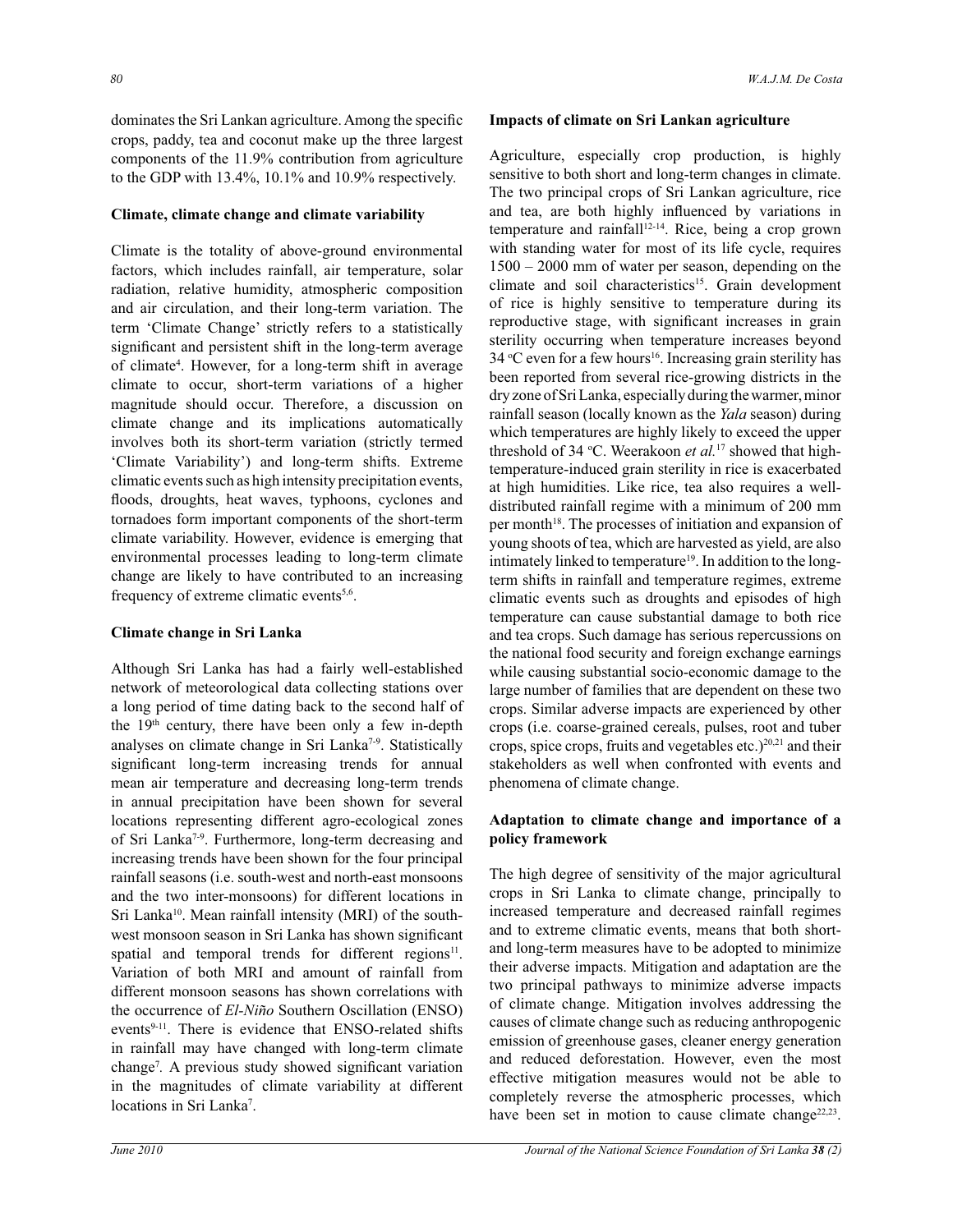Therefore, while pursuing mitigation options, measures for adapting to the continuing changes in climate have to be pursued<sup>24</sup>. Previous studies<sup>25</sup> define adaptation measures as actions that will reduce the impacts of climate change. Implementation of effective adaptation measures to climate change requires both leadership at the top administrative level and willingness to pursue those adaptation measures at the grass root level. Political will of the legislators and politically-driven administrators and sensitizing programmes for the rural populace of farmers on how their lifestyles stand to benefit by mitigation and adaptation are key factors in successful implementation of adaptation measures. Therefore, a clear policy framework identifying the measures to be pursued and the roles of different stakeholders is needed to link the policy formulators with all stakeholders and for allocating and channelling the necessary financial and human resources for successful adaptation to climate change. A clear and comprehensive policy framework also becomes the basis for development of an effective road map to achieve successful adaptation. The objective of this paper is to propose a broad outline of such a policy framework.

## **Broad outline of a policy framework for adaptation of Sri Lankan agriculture to climate change**

A policy for adaptation to climate change should be based on the following:

- (a) Quantification and forecasting of climate change
- (b) Assessment of impacts and vulnerability to climate change
- (c) Identification and formulation of responses to adapt to climate change
- (d) Creating and strengthening the institutional framework and infrastructure to implement and monitor adaptation measures to climate change

Given below is a description of the key adaptation measures and personnel involved in each of the above components. While the four pathways listed above logically follow each other sequentially, in practice they can be undertaken concurrently with advances on each front leading to further development of others.

#### **Quantification and forecasting of climate change**

The key changes of climate that would influence agriculture at the global scale and their causative factors are already identified and well-documented $26,27$ . These include increasing atmospheric  $CO_2^{4,26,27}$  and consequent warming of the lower atmosphere<sup>4,26</sup>, changes in precipitation patterns<sup>26</sup>, sea level rise<sup>26</sup> and increased frequency of extreme climatic events<sup>5,6</sup>. However,

while the overall changes in climate and their probable magnitudes have been quantified to an acceptable degree of accuracy, their spatial variation across different parts of the earth are by no means fully quantified<sup>28,29</sup>. A small country like Sri Lanka is especially at a disadvantage in general circulation models (GCMs) and global climate models because of its smaller land mass in comparison to the minimum grid units of a GCM. Therefore, an in-depth analysis of long-term climate data at different locations of Sri Lanka is needed. This is especially so in view of the diverse agro-ecological zones in Sri Lanka, which are the result of its unique topography and the monsoon systems that bring its rainfall<sup>8,30-33</sup>. Although Sri Lanka has a welldistributed network of meteorological stations, most of them collect only the basic data such as daily rainfall and temperature. Hence, there is a need to upgrade the data gathering capability of the existing meteorological stations, for example by installation of additional automatic weather stations. The existing meteorological stations are not evenly distributed and do not cover all parts of the country. The northern and eastern provinces have only a few stations and the south-west and northwest regions also have only a few at widely-scattered locations. Hence, there is an urgent need to establish new meteorological stations in the above areas so that a complete picture of the Sri Lankan climate, its short-term variability and long-term change can be obtained.

Development of methodology to quantify and forecast climate change is as important as the data collection itself. While the methodology for quantifying long-term climate change is fairly well-established<sup>27,34</sup>, the methodology for quantifying the extreme climate events is still being developed<sup>35,36</sup>. In comparison to methodology for quantification of climate change, methodology for forecasting climate change and its spatial and temporal variation needs further research efforts by taking in to account the wide range of possibilities and by reducing the current uncertainties in predictions<sup>37-43</sup>.

The key personnel involved in quantification and forecasting climate change are the meteorologists and relavant research scientists such as statisticians, climate modelers, geographers and atmospheric scientists. Another important group of personnel are the technicians who install and maintain the meteorological stations and the ground level collectors of data.

# **Assessment of impacts and vulnerability to climate change**

Quantification and prediction of climate change and its spatial and temporal variation should be followed by comprehensive assessments of their impacts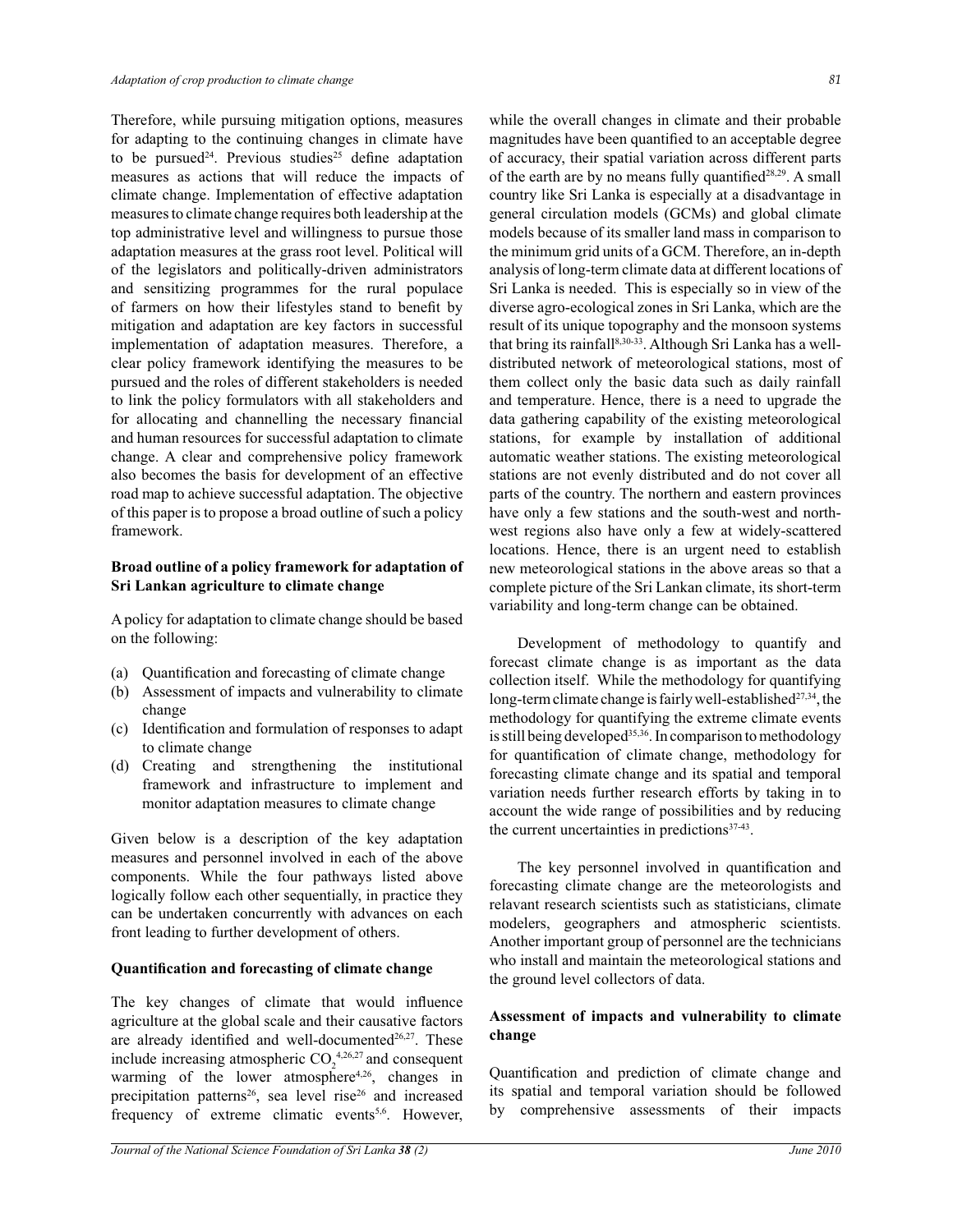on different aspects of agriculture. This involves a substantial investment of funds, infrastructure and manpower for research to quantify these impacts. Both crops and animal husbandry, which are the two principal branches of agriculture, are highly sensitive to the increases in temperature. Specifically, key crops in Sri Lankan agriculture, such as rice and tea, are influenced by increasing atmospheric  $CO<sub>2</sub>$  concentrations  $(C_a)$ , increasing temperatures and changing rainfall and evapotranspiration regimes<sup>44-48</sup>. Increasing  $C<sub>a</sub>$ stimulates the growth of all plant species and increases the productivity of all agricultural crops by varying magnitudes depending on species and variety 49-52. On the other hand, increasing temperatures will be beneficial for crops growing presently in cooler environments (i.e. tea at higher altitudes in Sri Lanka 48,53) by increasing their growth and yield formation processes<sup>51,54</sup>. However, crops that are currently growing in intermediate and warmer environments (i.e. low-country wet and dry zones of Sri Lanka) will be adversely affected because higher temperatures and increased frequency of drought will damage their yield formation processes<sup>21,54-56</sup>. For example, a previous study<sup>57</sup> showed that rice yields at the International Rice Research Institute (SRRI) in the Philippines decreased by  $10\%$  for each  $1\degree$ C rise in minimum (i.e. night time) temperature during the dry season (i.e. January to April). Another study<sup>58</sup> showed that increasing night temperatures will reduce the stimulatory effects of increasing  $CO<sub>2</sub>$  on rice yields. Temperature increases will reduce the durations of most cereal crops by hastening their phenological development<sup>59</sup>. A previous study<sup>60</sup> has also shown that short episodes of high temperatures can have significant adverse impacts on flowering and yield formation of crops, thus highlighting the importance of taking into account the impacts of short-term climate variability and extreme climatic events. There are conflicting reports on whether the stimulatory effects of increasing  $CO<sub>2</sub>$  on crop yields could offset the negative effects of increasing temperatures 61-64. Rice grown near coastal zones will be increasingly affected by increasing salinity arising from sea level rise and intrusion of sea water.

 Short and long-term climate change also influences the incidence of pests and diseases of important agricultural crops. Anderson *et al.*<sup>65</sup> have identified anthropogenic climate change as one of the principal causes of emerging infectious diseases (EIDs) in crops and wild plants. Climate change could induce changes in plant disease incidence by modifying host-pathogen interactions<sup>66</sup> through changes in the stages and rates of development of pathogens and changes in host plant resistance<sup>67</sup>. This could result in shifts in the geographical distribution of the pathogen and the incidence of the specific disease caused by it. For example, a previous study has shown that there have been marked shifts in the populations of different nematode species affecting tea crops in different elevation zones of Sri Lanka. Incidence of the nematode species *Meloidogyne brevicauda*, which requires an optimum soil temperature of  $12^{\circ}$ C, has been observed to decrease in the higher elevations (i.e. > 1000 m above msl), probably because of increasing soil temperatures. Interestingly, the incidence of another nematode species *Pratylenchus loosi*, which is adapted to warmer soil temperatures with the optimum range at  $18^{\circ} - 20^{\circ}$ C has increased in tea lands on the upper elevations. Furthermore, naturally-occurring bacterial and fungal enemies of *M. brevicauda* were observed to increase with increasing soil temperatures. A recent study<sup>69</sup> observed significant shifts in the naturallyoccurring microbial population on the phyllosphere (leaf surface) of rice crops growing in the field under elevated atmospheric  $CO<sub>2</sub>$ . While the diversity and density of the phyllosphere-inhabiting bacterial population increased at elevated  $CO_2$ , the diversity and density of the fungal population decreased. The study also observed significant variation among different rice varieties in the above response. Shifts in the rainfall regime, either in terms of total annual rainfall or its distribution within the year or both, could induce shifts in important fungal diseases such as *Oidium* leaf fall in rubber, caused by *Oidium hevea,* and blister blight in tea caused by *Exobasidium vexans*. Proliferation of both these fungal pathogens is promoted by frequent intermittent rainfall, mist and high atmospheric humidity. Infection of the *Oidium* pathogen occurs on the young rubber leaves that grow after defoliation, which coincides with dry weather. Therefore, both decreased rainfall and excessive rainfall would suppress *Oidium* infection. If climate change causes a rainfall reduction in the major rubber-growing districts, a decrease in *Oidium* leaf fall could be expected in rubber. Similarly, decreased rainfall, mist and atmospheric humidity in the upper elevations of the tea-growing regions of Sri Lanka, where blister blight is prevalent at present, could cause a reduction in the incidence of blister blight. However, increasing temperatures could cause increases in the above fungal diseases, especially if the warm periods coincide with periods of leaf wetness, mist and high atmospheric humidity. Research on the impacts of climate change on pests and diseases of agricultural crops is relatively limited<sup>66</sup> in comparison to research on impacts of climate change on physiological processes related to growth and yield formation. Intensified research is needed to understand how the complex hostpathogen interactions would be influenced by climate change. However, during the last decade, some significant advances have been made to be able to synthesize the effects of climate change on pathogen infection rates at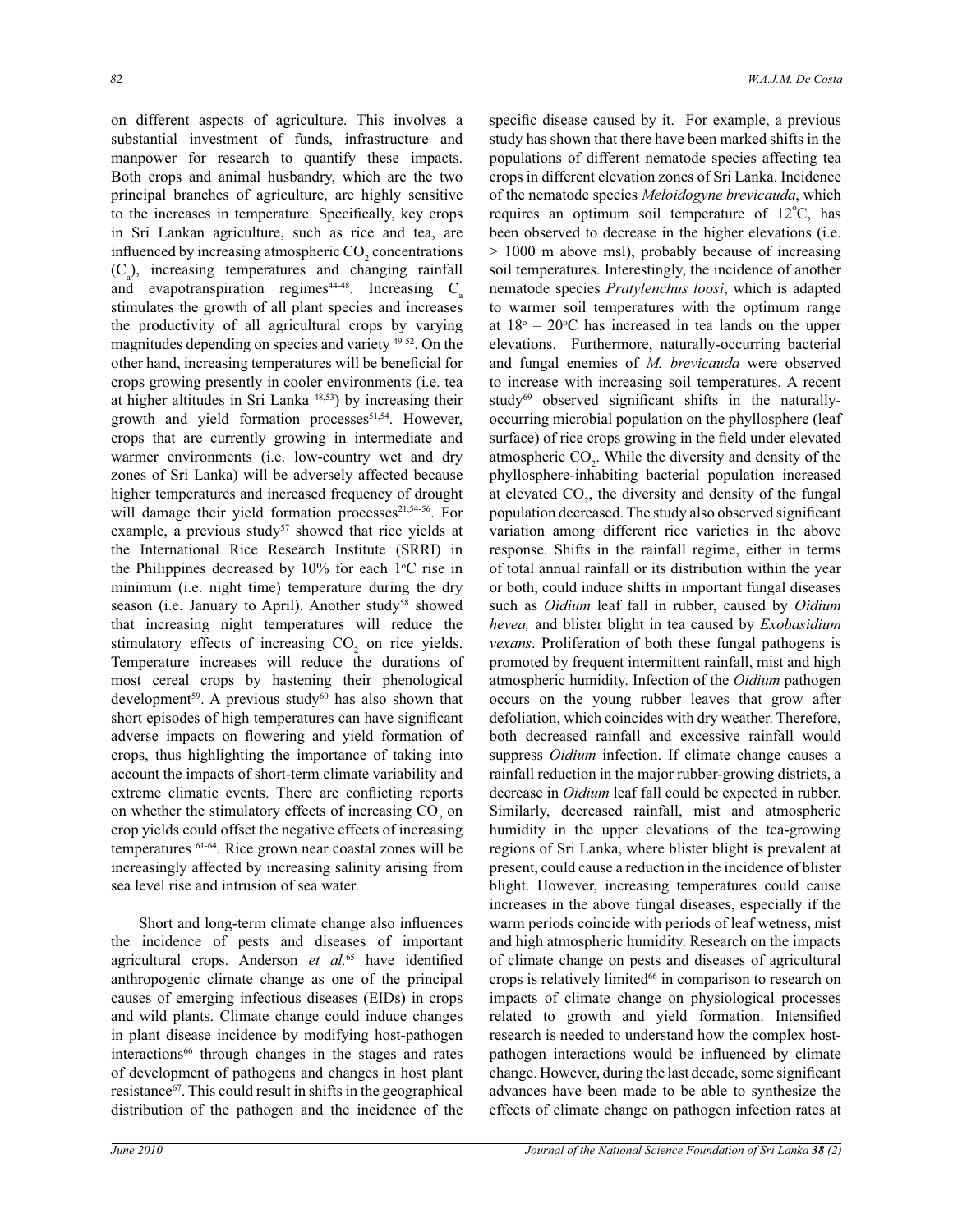the individual plant level<sup>70-72</sup>. Much work has been done at the genomic level to discriminate and understand the changes in gene expression due to different biotic and abiotic stressors. Despite the substantial challenges and significant uncertainties that are involved, predictive models are being developed to forecast the impacts of climate change on the occurrence of plant diseases<sup>73-75</sup>.

 An extensive body of research literature on the impacts of climate change on important agricultural crops has been built based on research conducted, largely in developed countries in the temperate climates<sup>21,51</sup>. While some of these research findings could be extrapolated to the tropical climate of Sri Lanka, a comprehensive and extensive research effort within Sri Lanka is needed to obtain *in situ* quantitative assessments of climate change impacts on Sri Lankan crops under climatic conditions prevailing in Sri Lanka. These impact assessments could be through actual experiments, the results of which can be used to develop and calibrate simulation models to make predictions of impacts under future climate change scenarios<sup>76-78</sup>. Assessing the regional and local variations of climate change impacts, which result from interactions between agro-climatic and socioeconomic conditions specific to a given region or location, presents a considerable challenge <sup>79-82</sup>.

An important outcome of accurate prediction of future impacts would be identification of vulnerable crops, regions and farming communities<sup>53,83</sup>. Vulnerability of farming communities will depend not only on the climatic factors but also on a complex set of socio-cultural and economic factors, which will have to be investigated in the light of climate change. Very often, smallholder subsistence farming communities, who form a significant portion of the farmers in the tropics including Sri Lanka, have a lower capacity for adapting to climate change and therefore show greater vulnerability84. Accurate quantification of climate change impacts and vulnerability could also lead to mapping of vulnerable areas and communities. Another important aspect of climate change impact assessment is the economic valuation of the impacts and vulnerabilities<sup>85-87</sup>. Such economic assessments of climate change impacts, especially the damages to crops and farmer livelihoods, could catalyze the thinking of politicians and administrators on the need for a policy framework for climate change adaptation. Although there are increasingly frequent reports in Sri Lanka of crop losses due to climate-related causes and especially due to extreme climate events such as droughts and floods, a complete quantitative compilation of these losses has not been carried out by any relevant governmental or non-governmental body. Therefore, the impact of climate change-related events on the overall

*Journal of the National Science Foundation of Sri Lanka 38 (2) June 2010* 

GDP of Sri Lanka has not been quantified. However, the following assessments on some key areas of Sri Lankan agriculture and the economy illustrate the threat posed by climate change and the need to formulate adaptation strategies.

Sri Lankan tea production in the first seven months of 2009 has shown a 21% reduction, amounting to 42.56 million kg of made tea in comparison to the corresponding period in 2008<sup>88</sup>. Although the reduced supply causes the tea prices to increase, the above reduction in overall production cost the country a considerable amount of valuable foreign exchange in the form of lost export earnings. Out of several factors which could have contributed to the above loss, the drought during the months of June and July due to a weak southwest monsoon in the Indian sub-continent was probably a significant contributory factor<sup>89-91</sup>. This is supported by the fact that the loss of tea crop has been higher in the warmer lower and mid elevations (i.e. 25% and 26% respectively) than in the cooler higher elevations (i.e. 14%).

Extremely low rainfall during the period from September to December in 2003 and in January 2004 caused a severe drought in the districts of Hambantota, Anuradhapura, Moneragla, Badulla, Kurunegala, Puttalam and Mannar in early 2004<sup>92</sup>. The period of extremely low rainfall coincided with the major rainfall and crop cultivation season (locally known as the *Maha* season) in the dry zone of Sri Lanka. Therefore, 52,652 ha of crops were damaged affecting 231,076 families. The drought relief allocations cost 477 million Sri Lankan Rupees (SLR).

Although floods are a common occurrence in Sri Lanka during the monsoon seasons, there have been extreme floods from time-to-time causing substantial crop damage and displacement of large numbers of people, mainly farmers. For example, the severe floods that occurred in Ratnapura, Sri Lanka (6.6833<sup>o</sup>N,  $80.4000\text{°E}$ , 33 m above msl) in May 2003 caused damage to 3014 ha of paddy lands and 256 ha of lands grown with other field crops<sup>93</sup>. These included 399 minor irrigation schemes covering an area of 3053 ha. The total economic loss caused by this flood was 7 billion SLR and the total reconstruction expenditure amounted to 2 billion SLR. In December 2004, floods caused by the extremely high north-east monsoonal rain displaced around 120,000 families in the eastern coast of Sri Lanka and inundated over 400,000 ha of agricultural land<sup>94</sup>.

 According to the National Disaster Relief Management Centre, a total of 567,630 people were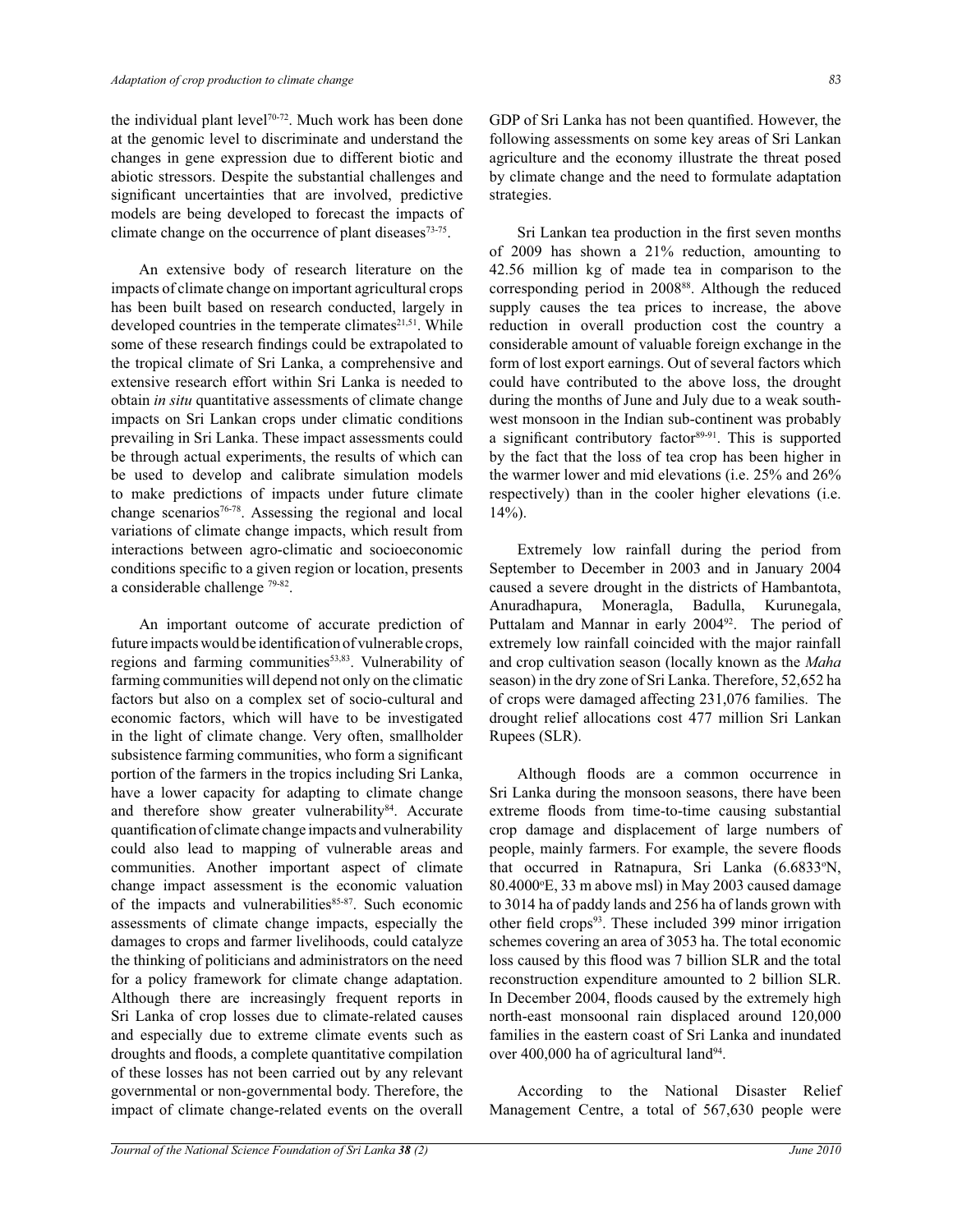affected by climate-related hazards in 2008<sup>95</sup>. Out of these 86% were affected by floods, followed by 10% due to drought and 2.7% due to landslides. The total cost of relief, rehabilitation and reconstruction was 225 million SLR, with floods (71%), droughts (9%) and landslides (10%) requiring the highest expenditure.

The Stern Review<sup>87</sup> provides comprehensive globalscale economic assessments on the impacts of climate change and predicts, in a business-as-usual scenario, an average loss of 5-10% in the global GDP by the end of this century with a predicted warming of 5-6°C. The poorer countries are predicted to incur GDP losses in excess of 10%.

Substantial and sustained long-term investment of research funds will be needed to generate valid and useful information on climate change impacts and vulnerability on different sub-sectors of agriculture. These funds will have to be channelled to existing research institutions and universities and to new institutions and centres that may be established. The personnel involved will be research scientists from both research institutes and universities. There should also be a substantial investment in human resource development to produce a critical mass of scientists trained on climate change and its impact assessment.

## **Identification and formulation of responses to adapt to climate change**

Quantification and prediction of probable changes in climate and their impacts should form the basis for identification and formulation of adaptation measures, which can be both shorter-and longer-term. Accurate prediction of key changes in climate such as increasing frequency of drought, periods of higher and lower temperatures and vulnerable crops may enable farmers to select cultivars which are better adapted to the changed climate and adjust their planting times to avoid periods of stress. They may even be convinced to make changes in the choice of crops that they cultivate.

 The long-term solution to adapt to climate change would be to develop new crop varieties which perform better under the climatic conditions that are predicted for the future. For example, rice varieties which are highly responsive to higher atmospheric  $\mathrm{CO}_2$  concentrations have been identified from the Sri Lankan rice germplasm<sup>96</sup>. Likewise, research is under way in Sri Lanka to identify rice varieties which are more productive under higher temperatures and under conditions of lower water availability<sup>97</sup>. Salt tolerant rice varieties such as AT354 have already been bred and further research is in progress

to identify additional salt tolerant varieties from the Sri Lankan rice germplasm<sup>98,99</sup>.

 Incorporation of drought tolerance is a key breeding objective in varietal improvement programmes of a range of crops including perennials such as tea and coconut and in annuals such as pulses and coarsegrained cereals. Significant advances have been made in breeding flood-tolerant rice at the IRRI with a new group of rice varieties, which are able to withstand two weeks of complete submergence, being at an advanced stage of field testing 81,100. Similarly, aerobic rice, another group of rice varieties, which have a substantially lower water requirement, are being tested at IRRI and in many tropical rice-growing countries including Sri Lanka<sup>97,101</sup>. Considerable advances have been made to understand the mechanisms of drought tolerance in rice<sup>102</sup>, which could be the basis of breeding drought tolerant rice. While the breeding of resistant varieties, which is a slow process taking 5-10 years on the average from initiation to release of a new variety, is in progress, modified crop management practices could help the existing varieties to adapt to climate change. For example, alternative water management practices, which enable growing of rice under lowland conditions, with a lower water input than is currently used without a significant yield reduction have been demonstrated <sup>97, 103-106</sup>. A previous study <sup>99</sup> has shown that high rice yields can be obtained by a combination of agronomic measures to reduce field salinity (i.e. improved drainage, application of organic manure, rice straw and burnt paddy husk and transplanting instead of broadcasting) and newly-developed salt-tolerant breeding lines.

While this policy initiative requires a substantial input from research scientists, especially plant breeders and crop physiologists, a close linkage between research scientists and extension workers, who take the research findings to the farmers, is essential. A substantial investment is also needed to create awareness among the farming community on the impacts of climate change and the needed adaptation measures.

# **Creating and strengthening the institutional framework and infrastructure to implement and monitor adaptation measures to climate change**

Implementation of formulated adaptation strategies needs a well-coordinated institutional network involving both governmental and non-governmental agencies along with farmer community groups and organizations. The work of this institutional network includes formulation of action plans for implementation of adaptation measures recommended by scientists, facilitating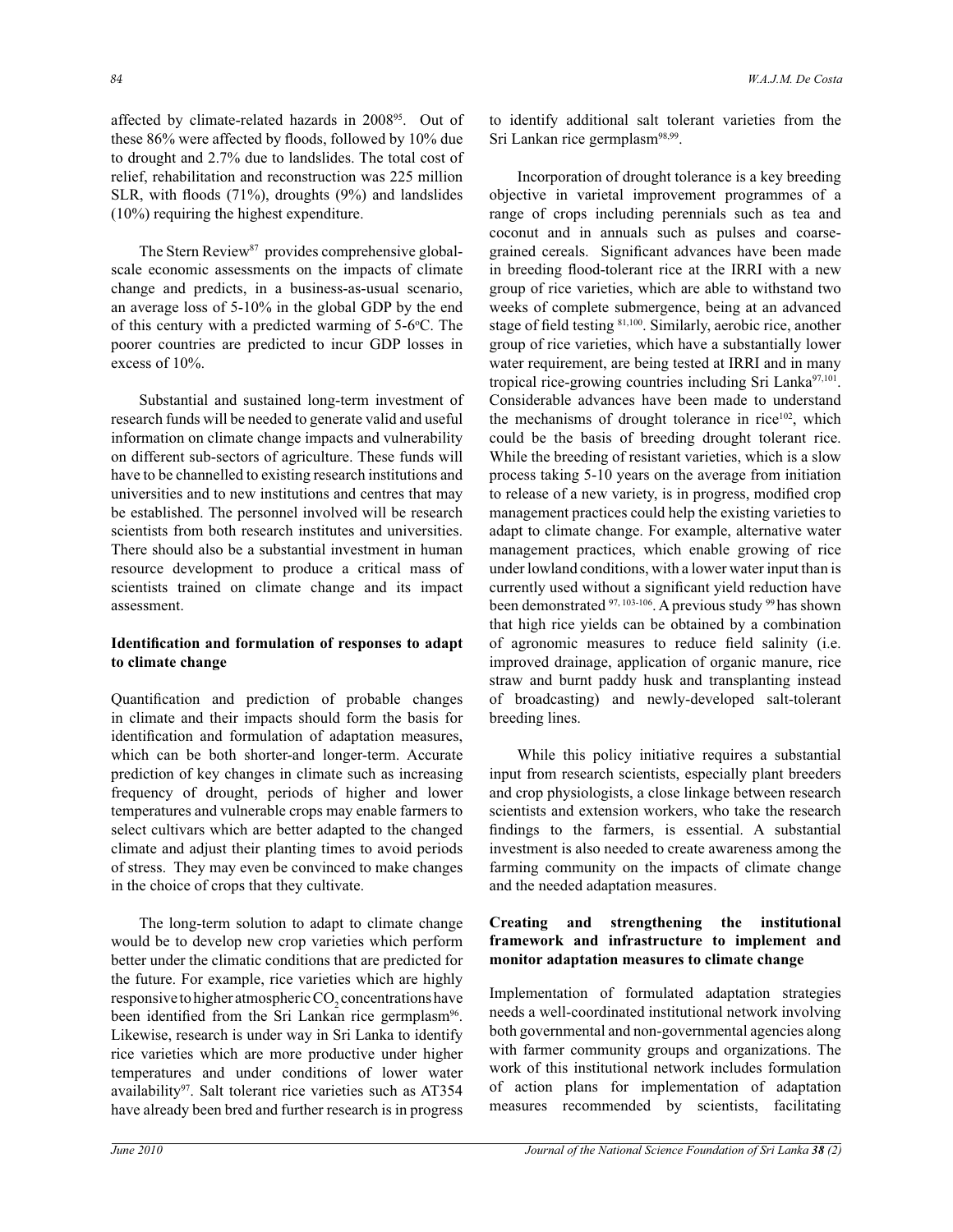and monitoring the adoption of adaptation measures, solving problems that occur during implementation and providing a feedback to the scientists on success or failure of recommended adaptation measures. The existing research and extension arms of the National Agricultural Research System (NARS) and the various governmental institutions mandated with contributing to national agricultural development and food security should be strengthened to undertake the above tasks effectively. With the exceptions of rice<sup>44-46,69,96-99,107</sup>, tea $47,48,53,83$  and coconut<sup>108,109</sup>, the awareness and priority given to research on climate change and its impacts on different agricultural crops in Sri Lanka has been minimal. Even in the above three crops, a considerable amount of research and extension work needs to be done to minimize the vulnerability and impacts of climate change on them and their growers. Therefore, a substantial investment in physical infrastructure development and human resource development is required in all croprelated research institutes within the NARS. Within this institutional framework, mechanisms have to be in place to ensure inter-institutional collaboration and coordination. Existing organizations such as the National Science Foundation of Sri Lanka (NSF) or the Sri Lanka Council for Agricultural Research Policy (CARP) could play this role. However, the present capacity of these organizations to carry out effective coordination and monitoring of inter-institutional programmes is constrained by several factors such as the shortage of trained and experienced staff and severe limitations in funding. Furthermore, these two institutions have their existing work programmes, which are being carried out with extreme difficulty due to the limitations of the above-mentioned resources.Therefore, it is doubtful whether the NSF or the CARP could provide effective inter-institutional co-ordination and monitoring of research and development programmes aimed at bringing about climate change adaptation in agricultural crop production. A new institution with adequate resources, and perhaps the authority to enforce inter-institutional collaboration, would have greater probability of playing this role effectively.

Another key component of an institutional framework is to establish incentive schemes for adoption of adaptation measures and compensation and insurance schemes against crop losses due to events related to climate change such as extreme climatic events.

Within the available institutional framework, a formulated policy for adaptation of agricultural crop production to climate change should also have a clear strategy and a roadmap for implementation of adaptation measures agreed upon by the different stakeholders. A previous study<sup>110</sup> suggests that implementation of adaptation measures to short-term climate variability and extreme climatic events should precede measures of adapting and reducing the vulnerability to longerterm climate change. This would be a sound strategy in developed countries with strong institutional networks and more motivated politicians and administrators. In developing countries with weaker institutional networks and short-sighted politicians and administrators, such a strategy could forever postpone key adaptation measures to long-term climate change. The above study <sup>110</sup> emphasizes, quite correctly, that the process of stakeholder implementation of adaptation strategies is as important as the adaptation strategy itself. Furthermore, climate change adaptation strategies should be linked to a prevailing overall developmental policy framework with the involvement of all levels of the society from the administrators to the grass root levels.

#### **Concluding remarks**

A well-formulated policy should provide an overall vision, a set of broad objectives to be achieved and a set of guidelines, along which the action plans could be drawn. What has been outlined above is a broad framework of a policy for successful adaptation of the Sri Lankan agriculture sector to climate change. However, having a well-formulated policy would not achieve its objectives unless there is a commitment from all its stakeholders to its implementation. A pre-requisite for successful implementation is the allocation of sufficient financial resources and building-up of a critical mass of human resource pool, the institutional framework and the infra-structure. It has to be emphasized that the basis for formulation of successful adaptation measures to climate change for Sri Lankan agriculture is a comprehensive and sustained, long-term research effort. The required support for such a research effort, from both government authorities and international donor agencies, has been far from adequate in Sri Lanka. Therefore, in an environment of limited resource allocation for long-term climate change research, it is essential that research priorities are identified in terms of regions, crops and farming communities that are at the greatest risk from climate change so that resources for adaptation can be allocated at the earliest 80,81,111 .

#### **Acknowledgement**

The author wishes to thank the organizers of the symposium on 'Promoting Knowledge Transfer to Strengthening Disaster Risk Reduction & Climate Change Adaptation' held on the  $7<sup>th</sup>$  &  $8<sup>th</sup>$  July 2009 in Colombo for providing the motivation to write this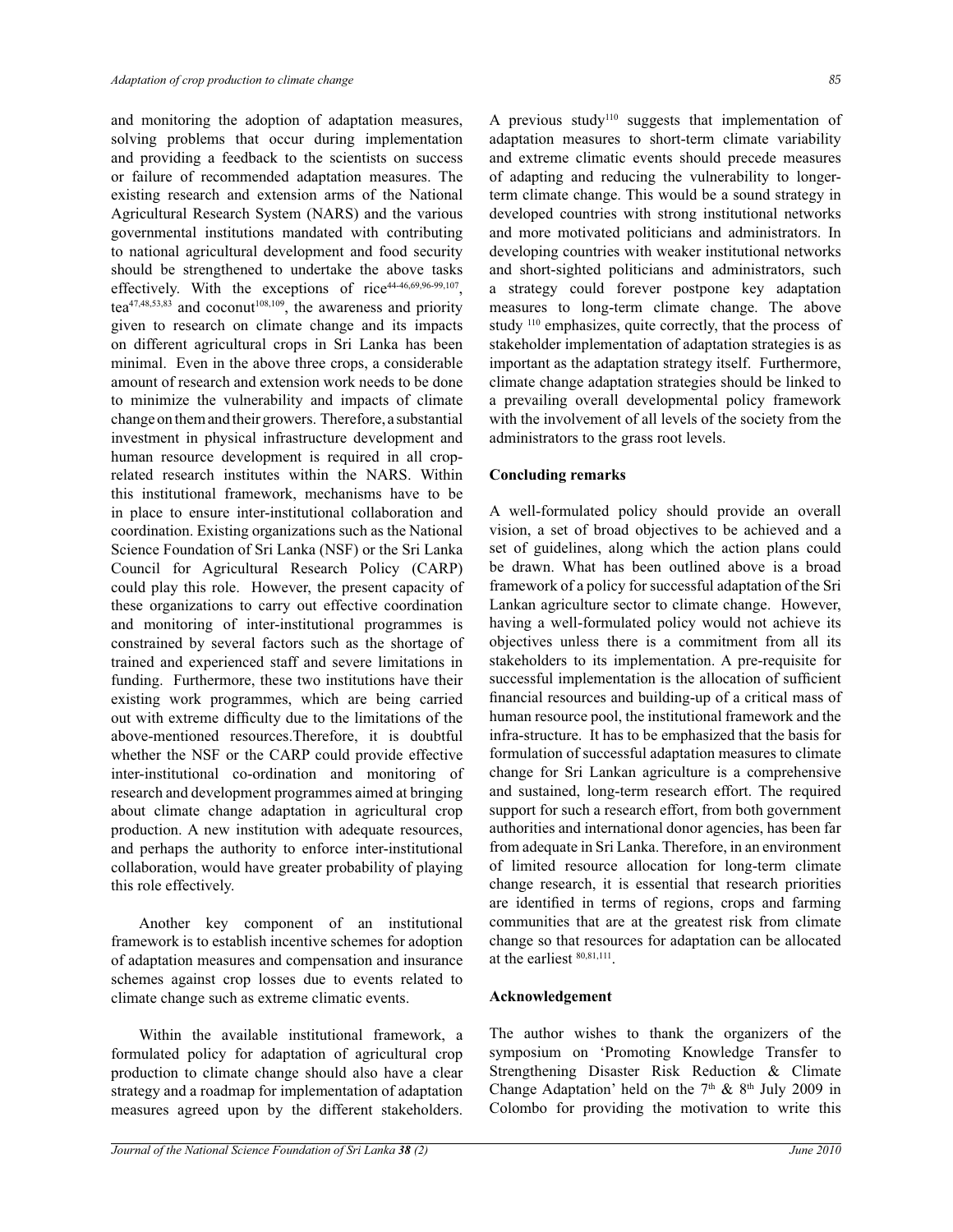article. Helpful comments from a referee and Dr. M.C.M. Iqbal, Senior Research Fellow, Institute of Fundamental Studies, Kandy to revise the manuscript are gratefully acknowledged.

#### **References**

- 1. Abeyratne F. (2008). Global food crisis: causes and effects at global level. *Economic Review* (Sri Lanka) **34**(7&8): 2-5.
- 2. Anonymous (2007). Annual Report. Central Bank of Sri Lanka, Colombo.
- 3. Gunasena H.P.M. (2008). Strategies for increasing food production in Sri Lanka: some suggestions for government's food production drive. *Economic Review*  (Sri Lanka) **34**(7&8): 28-31.
- 4. IPCC (2001). *Climate Change 2001: Synthesis Report.*  A Contribution of Working Groups I, II, and III to the Third Assessment Report of the Intergovernmental Panel on Climate Change (Eds. R.T. Watson & the Core Writing Team). p. 398. Cambridge University Press, Cambridge, UK and New York.
- 5. Easterling D.R., Meehl G.A., Parmesan C., Changnon S.A., Karl T.R. & Mearns L.O. (2000). Climate extremes: observations, modelling, and impacts. *Science* **289**: 2068- 2074.
- 6. Tompkins H. (2002). Climate change and extreme weather events: is there a connection? *Cicerone* **3**:1-5.
- 7. De Costa W.A.J.M. (2008). Climate change in Sri Lanka: myth or reality? evidence from long-term meteorological data. *Journal of the National Science Foundation of Sri Lanka* **36** (Special Issue): 63-88.
- 8. Domroes M. (1996). Rainfall variability over Sri Lanka, In: *Climate Variability and Agriculture*. (Eds. Y.P. Abrol, S. Gadgil S. & G.B. Pant). pp. 163-179. Narosa Publishing House, New Delhi, India.
- 9. Chandrapala L. (1996). Long term trends of rainfall and temperature in Sri Lanka. In: *Climate Variability and Agriculture*. (Eds. Y.P. Abrol, S. Gadgil S. & G.B. Pant). pp. 153-162. Narosa Publishing House, New Delhi, India.
- 10. Malmgren B.A., Hulugalla R., Hayashi Y. & Mikami T. (2003). Precipitation trends in Sri Lanka since the 1870s and relationships to *El Niño*–Southern Oscillation. *International Journal of Climatology* **23**: 1235–1252.
- 11. Ranatunge E., Malmgren B.A., Hayashi Y., Mikami T., Morishima W., Yokozawa M. & Nishimori M. (2003). Changes in the SouthWest Monsoon mean daily rainfall intensity in Sri Lanka: relationship to the *El-Niño* Southern Oscillation *Palaeogeography, Palaeoclimatology, Palaeoecology* **197**: 1-14.
- 12. Fernando T.K. (2000). Impact of climate change on paddy production in Sri Lanka. *Global Environmental Research*  **2**: 169-176.
- 13. Nakagawa H. & Horie T. (2000). Rice responses to elevated CO<sub>2</sub> and temperature. *Global Environmental Research* **2**: 101-113.
- 14. Wijeratne M.A. & Fordham R. (1996). Effect of environmental factors on growth and yield of tea (*Camellia*

*sinensis* L.) in the low country wet zone of Sri Lanka. *Sri Lankan Journal of Tea Science* **46**: 21-34.

- 15. Bouman B.A.M. (2001). Water-efficient management strategies in rice production. *International Rice Research Newsletter* **26**(2): 17-22.
- 16. Horie T., Baker J.T., Nakagawa H., Matsui T. & Kim H.Y. (2000). Crop ecosystem responses to climatic change: Rice. In: *Climate Change and Global Crop Productivity*. (Eds. K.R. Reddy & H.F. Hodges) pp. 81-106. CAB International, Wallingford, UK.
- 17. Weerakoon W.M.W., Maruyama A. & Ohba K. (2008). Impact of humidity on temperature-induced grain sterility in rice (*Oryza sativa L*). *Journal of Agronomy and Crop Science* **194**: 135-140.
- 18. Watson M. (1986). Soil and climatic requirements. In: *Handbook on Tea*. (Eds. P. Sivapalan, S. Kulasegaram & A. Kathiravetpillai) pp. 3-5. Tea Research Institute of Sri Lanka, Talawakelle.
- 19. De Costa W.A.J.M., Mohotti A.J. & Wijeratne M.A. (2007). Ecophysiology of tea. *Brazilian Journal of Plant Physiology* **19**: 299-332.
- 20. Reddy K.R. & Hodges H.F. (2000). *Climate Change and Global Crop Productivity*. p. 472. CAB Internationl, Wallingford, UK.
- 21. Porter J.R. & Semenov M.A. (2005). Crop responses to climatic variation. *Philosophical Transactions of the Royal Society B*: *Biological Sciences* **360**: 2021–2035.
- 22. Mitchell J.F.B., Johns T.C., Ingram W. J. & Lowe J.A. (2000). The effect of stabilising atmospheric carbon dioxide concentrations on global and regional climate change. *Geophysical Research Letters* **27**: 2977–2980.
- 23. Dai A., Wigley T.M.L., Meehl G.A. & Washington W.M. (2001). Effects of stabilizing atmospheric  $CO_2$  on global climate in the next two centuries. *Geophysical Research Letters* **28**: 4511–4514.
- 24. Pielke R.A. (1998). Rethinking the role of adaptation in climate policy. *Global Environmental Change* **8**: 159- 170.
- 25. Munasinghe M. & Swart R. (2005). *Primer on Climate Change and Sustainable Development: Facts, Policy Analysis and Applications*. Cambridge University Press, Cambridge, UK.
- 26. IPCC (2007a). *Climate Change 2007: Synthesis Report.*  Contribution of Working Groups I, II and III to the Fourth Assessment Report of the Intergovernmental Panel on Climate Change (Eds. Core Writing Team, R.K. Pachauri & A. Reisinger). p. 104. IPCC, Geneva, Switzerland,
- 27. IPCC (2007b). *Climate Change 2007: The Physical Science Basis.* Contribution of Working Group I to the Fourth Assessment Report of the Intergovernmental Panel on Climate Change (Eds. S. Solomon, D. Qin, M. Manning, Z. Chen, M. Marquis, K.B. Averyt, M. Tignor & H.L. Miller). p. 996 Cambridge University Press, Cambridge, UK and New York.
- 28. Murphy J.M., Sexton D.M.H., Barnett D.N., Jones G.S., Webb M.J., Collins M. & Stainforth D.A. (2004). Quantification of modeling uncertainties in a large ensemble of climate change simulations. *Nature* **430**: 768-772.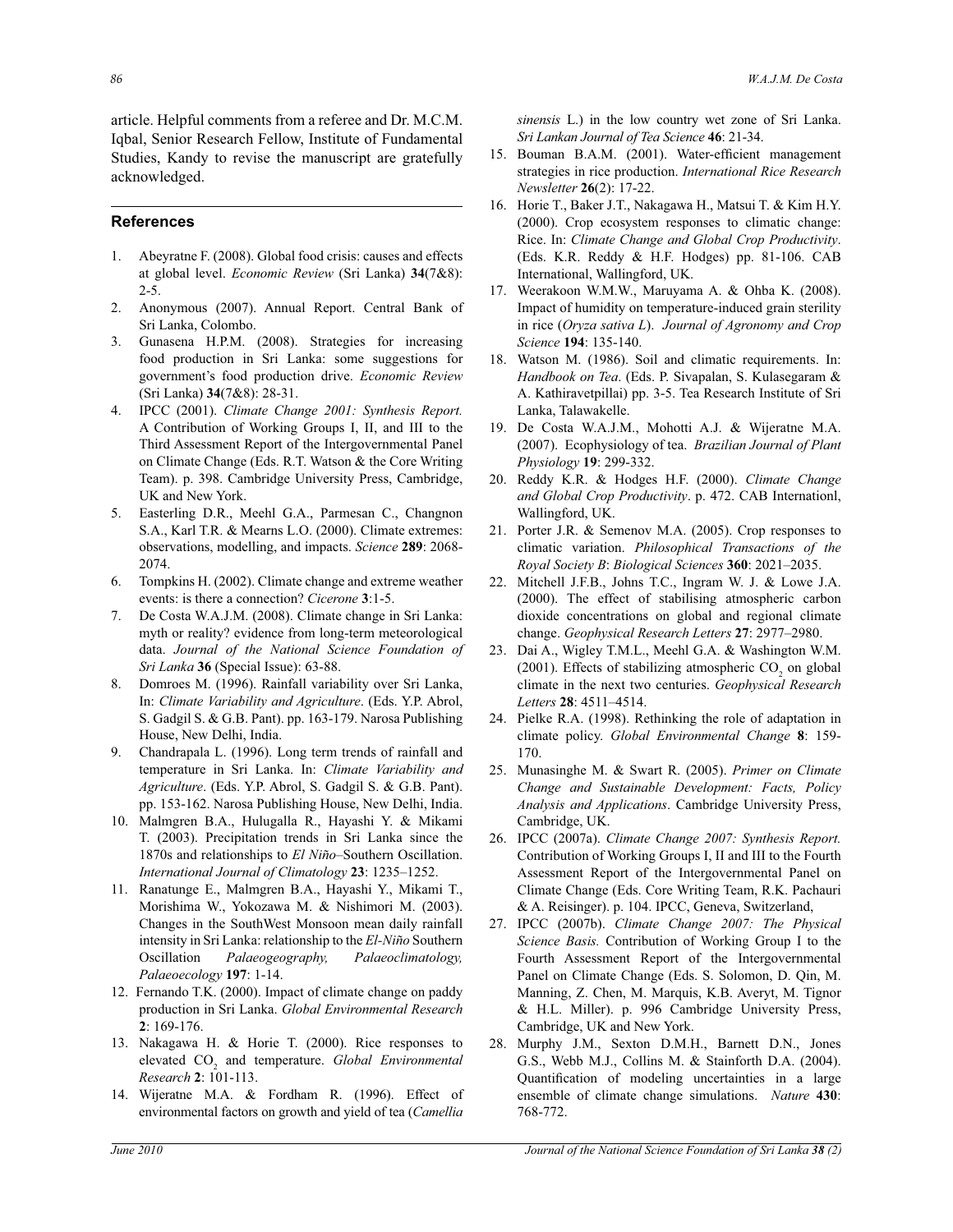- 29. Giorgi F. & Francisco R. (2000). Evaluating uncertainties in the prediction of regional climate change. *Geophysical Research Letters* **27**: 1295–1298.
- 30. Domroes M. (1974). *The Agroclimate of Ceylon*. Franz Steiner Verlag: Wiesbaden.
- 31. Panabokke C.R. (1996). *Soils and Agro-ecological Environments of Sri Lanka.* Natural Resources, Energy and Science Authority of Sri Lanka, Maithland Place, Colombo.
- 32. Punyawardena B.V.R., Bandara T.M.J., Munasinghe M.A.K., Banda N.J. & Pushpakumara S.M.V. (2003). *Agro-ecological regions of Sri Lanka*. Natural Resources Management Centre, Department of Agriculture, Peradeniya.
- 33. Chithranayana R.D. & Punyawardena B.V.R. (2008). Identification of drought prone agro-ecological regions in Sri Lanka. *Journal of the National Science Foundation of Sri Lanka* **36**: 117-124.
- 34. Sun S. & Hansen J.E. (2003). Climate simulations for 1951–2050 with a coupled atmosphere–ocean model. *Journal of Climate* **16**: 2807-2826.
- 35. Meehl G.A., Karl T., Easterling D.R., Changnon S., Pielke Jr. R., Changnon D., Evans J., Groisman P.Y., Knutson T.R., Kunkel K.E., Mearns L.O., Parmesan C., Pulwarty R., Root T., Sylves R.T., Whetton P. & Zwiersl F. (2000). An introduction to trends in extreme weather and climate events: observations, socioeconomic impacts, terrestrial ecological impacts, and model projections. *Bulletin of the American Meteorological Society* **81**: 413-416.
- 36. Palmer T.N. & Raisanen J. (2002). Quantifying the risk of extreme seasonal precipitation events in a changing climate. *Nature* **415**: 512–517.
- 37. Thorpe A.J. (2005). *Climate Change Prediction: A Challenging Scientific Problem*. p. 16. Institute of Physics, London, UK.
- 38. Stainforth D.A., Aina T., Christensen C., Collins M., Faull N., Frame D.J., Kettleborough J.A., Knight S., Martin A., Murphy J.M., Piani C., Sexton D., Smith L.A., Spicer R.A., Thorpe A.J. & Allen M.R. (2005). Uncertainty in predictions of the climate response to rising levels of greenhouse gases. *Nature* **433**: 403-406.
- 39. Bader D.C., Covey C., Gutowski W.J., Held I.M., Kunkel K.E., Miller R.L., Tokmakian R.T. & Zang M.H. (2008). *Climate Models: An Assessment of Strengths and Limitations*. A Report by the U.S. Climate Change Science Programme. U.S. Department of Energy, Washington, DC.
- 40. Reilly J., Stone P.H., Forest C.E., Webster M.D., Jacoby H.D. & Prinn R.G. (2001). Uncertainty and climate change assessments. *Science* **293**: 430-433.
- 41. Webster M., Forest C., Reilly J., Babiker M., Kicklighter D., Mayer M., Prinn R., Sarofim M., Sokolov A., Stone P. & Wang C. (2004). Uncertainty analysis of climate change and policy response. *Climate Change* **61**: 295-320.
- 42. Allen M.R. & Stainforth D.A. (2002). Towards objective probabilistic climate forecasting. *Nature* **419**: 228.
- 43. Stott P.A. & Kettleborough J.A. (2002). Origins and estimates of uncertainty in predictions of twenty-first century temperature rise. *Nature* **416**: 723–726.
- 44. De Costa W.A.J.M., Weerakoon W.M.W., Herath H.M.L.K. & Abeywardena R.M.I. (2003). Response of growth and yield of rice (*Oryza sativa*) to elevated atmospheric carbon dioxide in the sub-humid zone of Sri Lanka. *Journal of Agronomy and Crop Science* **189**: 83-95.
- 45. Weerakoon W.M.W., De Costa W.A.J.M. & Abeysiriwardena D.S. de Z. (2005). Physiological responses of *indica* rice varieties to increased atmospheric  $CO<sub>2</sub>$  and temperature. *Journal of Agricultural Meteorology* **60**: 601-604.
- 46. De Costa W.A.J.M. & Piyasena H.D.A.S. (2006). Influence of temperature on growth, phenology and yield of different rice (*Oryza sativa* L.) varieties in Sri Lanka. *Sri Lankan Journal of Agricultural Sciences* **43**: 1-21.
- 47. Wijeratne M.A., Ratnasiri J. & Premathunga E.W.T.P. (2007). Effect of  $CO_2$  fertilization on growth and yield of mature tea in the low country wet zone of Sri Lanka. *Journal of Plantation Crops* **35**: 56-58.
- 48. Wijeratne M.A., Anandacoomaraswamy A., Amarathunga M.K.S.L.D., Ratnasiri J., Basnayake B.R.S.B. & Kalra N. (2007). Assessment of impact of climate change on productivity of tea (*Camellia sinensis* L.) plantations in Sri Lanka. *Journal of the National Science Foundation of Sri Lanka* **35**: 119-26.
- 49. Kimball B.A. (1983). Carbon dioxide and agricultural yield: an assemblage and analysis of 430 prior observations. *Agronomy Journal* **75**: 779–786.
- 50. Kimball B.A., Kobayashi K. & Bindi M. (2002). Responses of agricultural crops to free-air CO<sub>2</sub> enrichment. *Advances in Agronomy* **77**: 293-368.
- 51. Tubiello F.N., Soussana J-F. & Howden S.M. (2007). Crop and pasture response to climate change. *Proceedings of the National Academy of Sciences USA* **104**: 19686-19690.
- 52. Gifford R.M. (2004). The  $CO_2$  fertilizing effect does it occur in the real world? *New Phytologist* **163**: 221–225.
- 53. Ratnasiri J., Anandacoomaraswamy A., Wijeratne M.A., Basnayake S., Jayakody A. & Amaratunga L. (2008). Vulnerability of Sri Lankan tea plantations to climate change. In: *Climate Change and Vulnerability*. (Eds. N. Leary, C. Conde, J. Kulkarni, A. Nyong & J. Pulhin), pp. 351-372. Earthscan/International START Secretariat, UK/ USA.
- 54. IPCC (2007). *Climate Change 2007: Impacts, Adaptation and Vulnerability.* Contribution of Working Group II to the Fourth Assessment Report of the Intergovernmental Panel on Climate Change. (Eds. M.L. Parry, O.F. Canziani, J.P. Palutikof, van der P.J. Linden & C.E. Hanson) p. 976. Cambridge University Press, Cambridge, UK,
- 55. Porter J.R. (2005). Rising temperatures are likely to reduce crop yields. *Nature* **436**: 174.
- 56.Howden S.M., Soussana J-F., Tubiello F.N., Chhetri N., Dunlop M. & Meinke H. (2007). Adapting agriculture to climate change. *Proceedings of the National Academy of Sciences USA* **104**: 19691-19696.
- 57. Peng S., Huang J., Sheehy J.E., Laza R.C., Visperas R.M., Zhong X., Centeno G.S., Khush G.S. & Cassman K.G. (2004). Rice yields decline with higher night temperature from global warming. *Proceedings of the National Academy of Sciences USA* **104**: 9971-9975.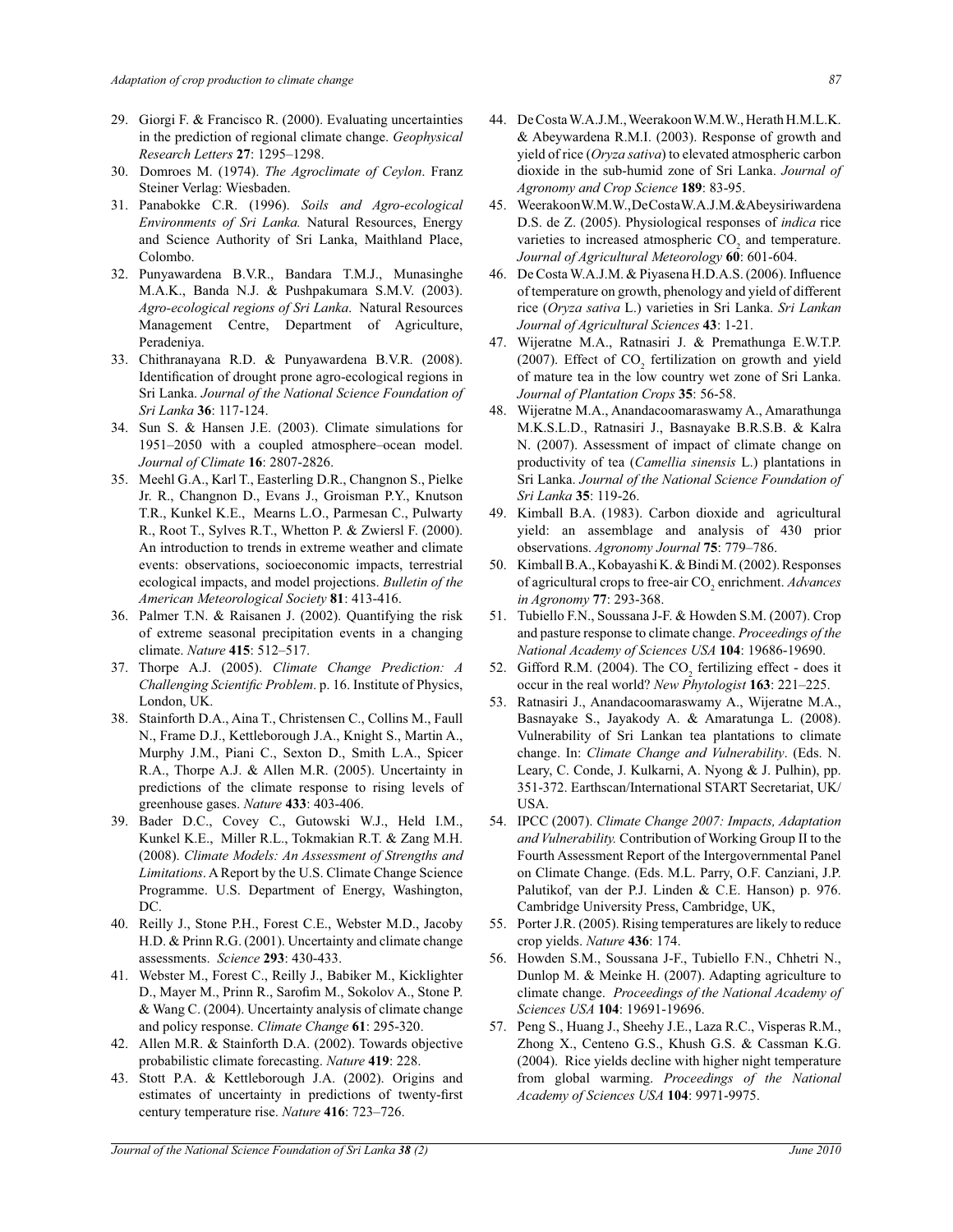- 58. Cheng W., Sakai H., Yagi K. & Hasegawa T. (2009). Interactions of elevated  $CO<sub>2</sub>$  and night temperature on rice growth and yield. *Agricultural and Forest Meteorology* **149**: 51-58.
- 59. Wheeler T.R., Crauford P. Q., Ellis R.H., Porter J.R. & Vara Prasad P.V. (2000). Temperature variability and the yield of annual crops. *Agriculture, Ecosystems & Environment* **82**: 159–167.
- 60. Vara Prasad P.V., Craufurd P.Q., Summerfield R.J. & Wheeler T.R. (2000). Effects of short-episodes of heat stress on flower production and fruit-set of groundnut (*Arachis hypogaea* L.). *Journal of Experimental Botany* **51**: 777–784.
- 61.Long S.P., Ainsworth E.A., Leakey A.D.B. & Morgan P.B. (2005). Global food insecurity. Treatment of major food crops with elevated carbon dioxide or ozone under largescale fully open-air conditions suggests recent models may have overestimated future yields. *Philosophical Transactions of the Royal Society*: *Biological Science* **360**: 2011-2020.
- 62. Long S.P., Ainsworth E.A., Leaky A.D.B., Nösberger J. & Ort D.R. (2006). Food for thought: lower-than-expected crop yield stimulation with rising  $CO<sub>2</sub>$  concentrations. *Science* **312**: 1918-1921.
- 63. Leakey A.D.B., Ainsworth E.A., Bernacchi C.J., Rogers A., Long S.P.  $\&$  Ort D.R. (2009). Elevated CO<sub>2</sub> effects on plant carbon, nitrogen, and water relations: six important lessons from FACE. *Journal of Experimental Botany* **60**: 2859-2876.
- 64. Tubiello F.N., Amthor J.A., Boote K., Donatelli M., Easterling W., Fischer G., Gifford R., Howden M., Reilly J. & Rosenzweig C. (2006). Crop response to elevated  $CO<sub>2</sub>$  and world food supply: A comment on "Food for Thought…" by Long *et al.*, *Science* 312:1918–1921, *European Journal of Agronomy* **26**: 215–222.
- 65. Anderson P.K., Cunningham A.A., Patel N.G., Morales F.J., Epstein P.R. & Daszak P. (2004). Emerging infections diseases of plants: pathogen pollution, climate change and agrotechnology drivers. *Trends in Ecology & Evolution*  **19**: 535-544.
- 66. Coakley S.M., Scherm H. & Chakraborty S. (1999). Climate change and plant disease management. *Annual Review of Phytopathology* **37**: 399-426.
- 67. Chakraborty S. & Datta S. (2003). How will plant pathogens adapt to host plant resistance at elevated CO<sub>2</sub> under a changing climate? *New Phytologist* **159**: 733- 742.
- 68. Mohotti K.M. (2009). Marked shift in damage caused by parasitic nematode species in tea with long-term climate change. In: *Proceedings of the First National Conference on Climate Change & Its Impacts on Agriculture, Forestry and Water*. pp. 30-31, (Eds. W.A.J.M. De Costa, S.P. Nissanka, A.J. Mohotti & W.M.W. Weerakoon). 10-11 Sept. 2009, Kandy.
- 69. De Costa D.M., Kishimoto N. & De Costa W.A.J.M. (2009). Effects of elevated  $CO<sub>2</sub>$  on culturable epiphytic microbial populations on the phyllosphere of rice. *Sri Lanka Journal of Agricultural Science* (In Press).
- 70. Scherm H. & Coakley S.M. (2003). Plant pathogens

in a changing world. *Australasian Plant Pathology*  **32**:157–165.

- 71. Garrett K.A., Dendy S.P., Frank E.E., Rouse M.N. & Travers S.E. (2006). Climate change effects on plant disease: genomes to ecosystems. *Annual Review of Phytopathology* **44**: 489-509.
- 72. Sutherst R.W., Baker R.H.A., Coakley S.M., Harrington R., Kriticos D.J. & Scherm H. (2007). Pests under global change – meeting your future landlords? In: *Terrestrial Ecosystems in Changing World*. (Eds. J.G. Canadell, D.E. Pataki & L.F. Pitelka), pp. 211-226. Springer, Berlin, Heidelberg, Germany.
- 73. Scherm H. (2000). Simulating uncertainty in climate-pest models with fuzzy numbers. *Environmental Pollution* **108**: 373–379.
- 74. Scherm H. (2004). Climate change: can we predict the impacts on plant pathology and pest management? *Canadian Journal of Plant Pathology* **26**: 267–273.
- 75. Seem R.C. (2004). Forecasting plant disease in a changing climate: a question of scale. *Canadian Journal of Plant Pathology* **26**: 274–83.
- 76. Matthews R.B., Kropff M.J., Bachelet D. & van Laar L.H. (1995). *Modelling the Impact of Climate Change on Rice Production in Asia.* p.289. International Rice Research Institute/CAB International.
- 77. Seo S.N.O.N., Mendelsohn R. & Munasinghe M. (2005). Climate change and agriculture in Sri Lanka: a Ricardian valuation. *Environment and Development Economics* **10**: 581-596.
- 78. Challinor A.J., Ewert F., Arnold S., Simelton E. & Fraser E. (2009). Crops and climate change: progress, trends, and challenges in simulating impacts and informing adaptation. *Journal of Experimental Botany* **60**: 2775-2789.
- 79. Rosenzweig C. & Parry M.L. (1994). Potential impact of climate change on world food supply. *Nature* **367**: 133– 138.
- 80. Fischer G., Shah M., Tubiello F.N. & van Velthuizen H. (2005). Socio-economic and climate change impacts on agriculture: an integrated assessment. 1990–2080 *Philosophical Transactions of the Royal Society B*: *Biological Sciences* **360**: 2067–2083.
- 81. Parry M., Rosenzweig C. & Livermore M. (2005). Climate change, global food supply and risk of hunger. *Philosophical Transactions of the Royal Society B*: *Biological Sciences* **360**: 2125–2138.
- 82. Schmidhuber J. & Tubiello F.N. (2007). Global food security under climate change. *Proceedings of the National Academy of Sciences USA* **104**: 19703–19708.
- 83. Wijeratne M.A. (1996). Vulnerability of Sri Lankan tea plantations to global climate change. *Water, Air and Soil Pollution* **92**:87-94.
- 84. Morton J.F. (2007). The impact of climate change on smallholder and subsistence agriculture. *Proceedings of the National Academy of Sciences USA* **104**: 19680- 19685.
- 85. Munasinghe M., Meier P., Hoel M., Wong S. & Aaheim A. (1996). Applicability of techniques of cost-benefit analysis to climate change. In: *Climate Change 1995: Chapter 5: Economic and Social Dimensions*. (Eds. J.P. Bruce, H.